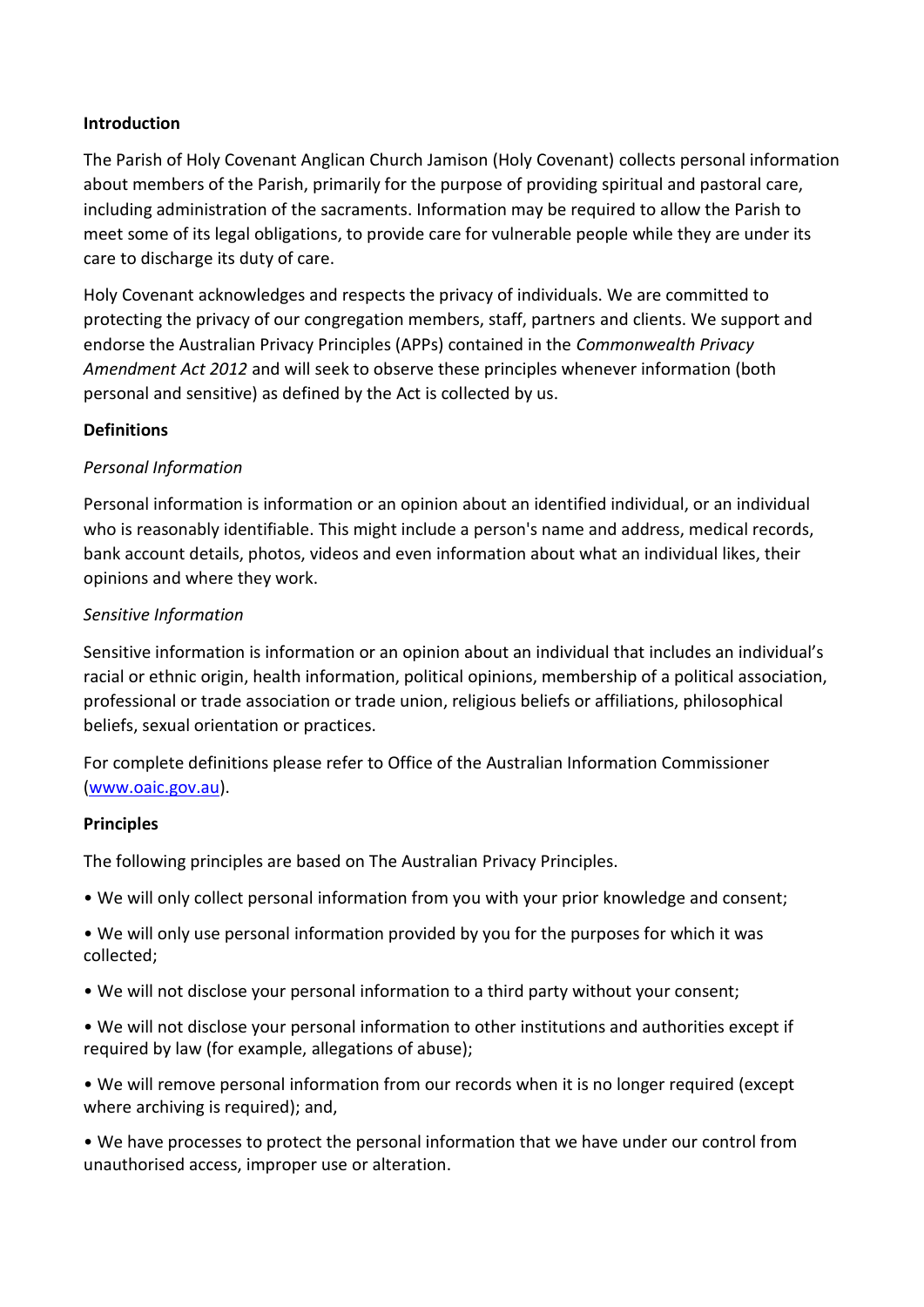# **Information Holy Covenant Anglican Church Collects**

The sort of information we may collect includes:

- Name and Address;
- Phone numbers and email addresses so we can communicate with you;
- Family member details;
- Details of donations where receipts for taxation purposes are required;
- Communications you have with us (e.g. letters, prayer requests);
- Your involvement in ministries so we can provide a meaningful ministry relationship;
- Records of visits, phone calls and notes in regard to pastoral matters;
- Records of baptisms, confirmations, weddings, funerals;
- Information you provide in surveys, registration forms, conversations, emails and online, including materials and registrations for Working with Vulnerable People (WWVP) cards and associated with Diocesan Safe Ministries records as required; and,
- Personal Care information associated with clients of Covenant Care Jamison and Holistic Care Nursing Program

We endeavour to keep personal information up to date and accurate. We will also endeavour to protect your personal information from misuse, loss or unauthorised access, modification or disclosure.

#### **How we use your Information**

We only use your personal information, including sensitive information for the reason we collect it as set out above and for the purpose(s) for which it was collected, or as otherwise permitted by law. We will not disclose the above information that we collect to affiliates or third parties without your consent.

## **Access to Records**

Holy Covenant takes steps to ensure the security of personal and sensitive information we hold and to protect it against loss, misuse or unauthorised access, destruction, use, modification or disclosure. Our IT systems are password protected and comply with applicable security standards. Only authorised personnel are permitted to access these details. Holy Covenant's staff are required to respect the confidentiality of personal information and the privacy of individuals.

It is our practice to permanently de-identify personal information where reasonable and possible; and destroy personal information once there is no longer a legal or business need for us to retain it.

## **Anonymity**

It is your right to be dealt with anonymously, provided that it is lawful and practicable. We will try to accommodate a request for anonymity wherever possible, however we note that in some circumstances, this may prevent us from practically and effectively communicating with you. If this is the case we will notify you.